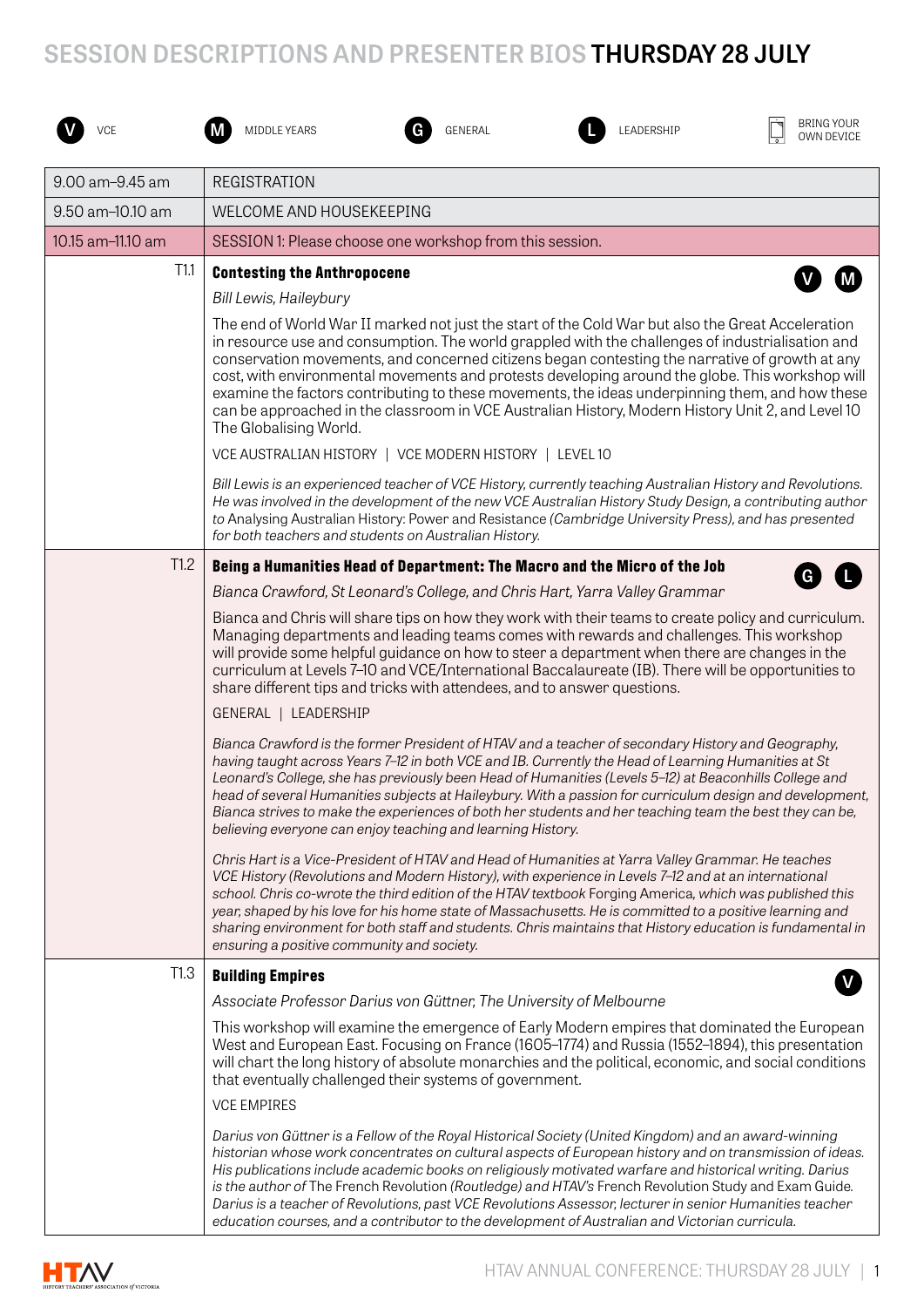| T1.4 | Stalin's War Against Ukraine: The Holodomor, 1932-1933                                                                                                                                                                                                                                                                                                                                                                                                                                                                                                                                                                                                                                                                   |
|------|--------------------------------------------------------------------------------------------------------------------------------------------------------------------------------------------------------------------------------------------------------------------------------------------------------------------------------------------------------------------------------------------------------------------------------------------------------------------------------------------------------------------------------------------------------------------------------------------------------------------------------------------------------------------------------------------------------------------------|
|      | Andrew Pyrcz, Lyndale Secondary College                                                                                                                                                                                                                                                                                                                                                                                                                                                                                                                                                                                                                                                                                  |
|      | 'Food is a weapon.' Ninety years ago, Ukraine was the epicentre of resistance to Joseph Stalin's<br>signature policy: collectivisation. From autumn 1932, Stalin made decisions specifically targeting<br>Ukraine, artificially intensifying an already existing famine. What is now called the Holodomor saw<br>the consequent death toll spiral into the millions. Simultaneously, Stalin purged Ukraine's political<br>and cultural/intellectual elites to suppress the growth of national self-assertiveness. Raphael<br>Lemkin, the lawyer who coined the term 'genocide', depicted what happened in Ukraine as 'a case of<br>genocide,  not of individuals only, but of a culture and a nation'.                   |
|      | VCE MODERN HISTORY   VCE REVOLUTIONS                                                                                                                                                                                                                                                                                                                                                                                                                                                                                                                                                                                                                                                                                     |
|      | Andrew Pyrcz has been a prolific contributor to the HTAV journal Agora on themes relevant to Ancient<br>History, Modern History and Revolutions. He wrote Chapter 6, 'The USSR: From Lenin's NEP to Stalin's<br>Collectivisation', in the 2016 HTAV publication Twentieth Century 1: Between the Wars.                                                                                                                                                                                                                                                                                                                                                                                                                   |
| T1.5 | <b>Exploring Digital Collections and Archives</b>                                                                                                                                                                                                                                                                                                                                                                                                                                                                                                                                                                                                                                                                        |
|      | Hermione Higgins and Sarah Van de Wouw, Eureka Centre Ballarat                                                                                                                                                                                                                                                                                                                                                                                                                                                                                                                                                                                                                                                           |
|      | The increase in digital archives and collections means we now have unprecedented access to<br>historical objects, images and other primary sources. Join Sarah and Hermione from the Eureka<br>Education team as they look at some of the online archives best aligned to explore the Humanities<br>and Social Sciences/Humanities/History curriculum for a range of year levels. Experiment with<br>tools your students can utilise to analyse historical artefacts to understand events of the past.<br>Learn how to access these free resources to complete object analysis, scaffold group investigation<br>projects, and create your own virtual and physical collections.                                          |
|      | GENERAL   BYOD                                                                                                                                                                                                                                                                                                                                                                                                                                                                                                                                                                                                                                                                                                           |
|      | Hermione Higgins is an educator with a passion for cross-curriculum programming and engaging<br>content development. Hermione completed her Bachelor of Arts with a focus on Australian history and<br>community engagement with cultural institutions. She went on to complete a Master of Teaching in South<br>Australia, and worked in education programs across several institutions, including the Migration Museum,<br>the Centre of Democracy, and Adelaide University. Hermione is currently employed as an Education and<br>Public Programs Officer at Eureka Centre Ballarat where she uses her love for historic exploration and<br>active learning to encourage student voice and participation.             |
|      | Sarah Van de Wouw worked in the performing arts industry as a producer and performer before<br>completing her Master of Teaching in 2016. Beginning her teaching career as Lead Engagement Teacher<br>for Federation University Australia, Sarah specialised in re-engaging high school students who were<br>at a high risk of disconnecting with the education system. Sarah used these skills to write and deliver<br>Kryal Castle's hands-on education program, and is now employed as Eureka Centre's Education and<br>Public Programs Officer. Sarah combines her passion for engaging diverse audiences and knowledge of<br>curriculum to create content that ignites the imagination of the students she teaches. |
| T1.6 | Middle Years Curriculum Conversations: Sharing Levels 7-8 History Curriculum                                                                                                                                                                                                                                                                                                                                                                                                                                                                                                                                                                                                                                             |
|      | and Practice                                                                                                                                                                                                                                                                                                                                                                                                                                                                                                                                                                                                                                                                                                             |
|      | James Sach, Goulburn Valley Grammar School                                                                                                                                                                                                                                                                                                                                                                                                                                                                                                                                                                                                                                                                               |
|      | This workshop will provide teachers with an opportunity to gain further insight into how other<br>schools deliver their curriculum for Levels 7-8 History. After initially sharing the Goulburn Valley<br>Grammar School approach to middle years History, James will facilitate a series of small group<br>conversations among teachers who study similar topics at these levels at their own schools.                                                                                                                                                                                                                                                                                                                  |
|      | Each participant at this workshop will share their school's approach to sequencing, curriculum<br>choices and assessment. Participants will walk away with an understanding of how other schools<br>approach Levels 7-8 History, and with new ideas that they can embed within their own program.<br>Participants are encouraged to bring along some of their teaching resources to share. After two<br>years of isolation and COVID, come and join this session to chat History teaching and learning with<br>colleagues from across Victoria.                                                                                                                                                                          |
|      | LEVELS 7-8   BYOD                                                                                                                                                                                                                                                                                                                                                                                                                                                                                                                                                                                                                                                                                                        |
|      | James Sach is Year 10 Coordinator and a former Learning Leader at Goulburn Valley Grammar School.<br>He has presented at several HTAV conferences and written for Agora about the importance of knowledge<br>in the curriculum and the application of principles of cognitive psychology to the History classroom. While<br>James has worked at Goulburn Valley Grammar School, the school has revamped its middle years History<br>offering to offer students a sequenced curriculum in which links are drawn between the topics of sudy.                                                                                                                                                                               |

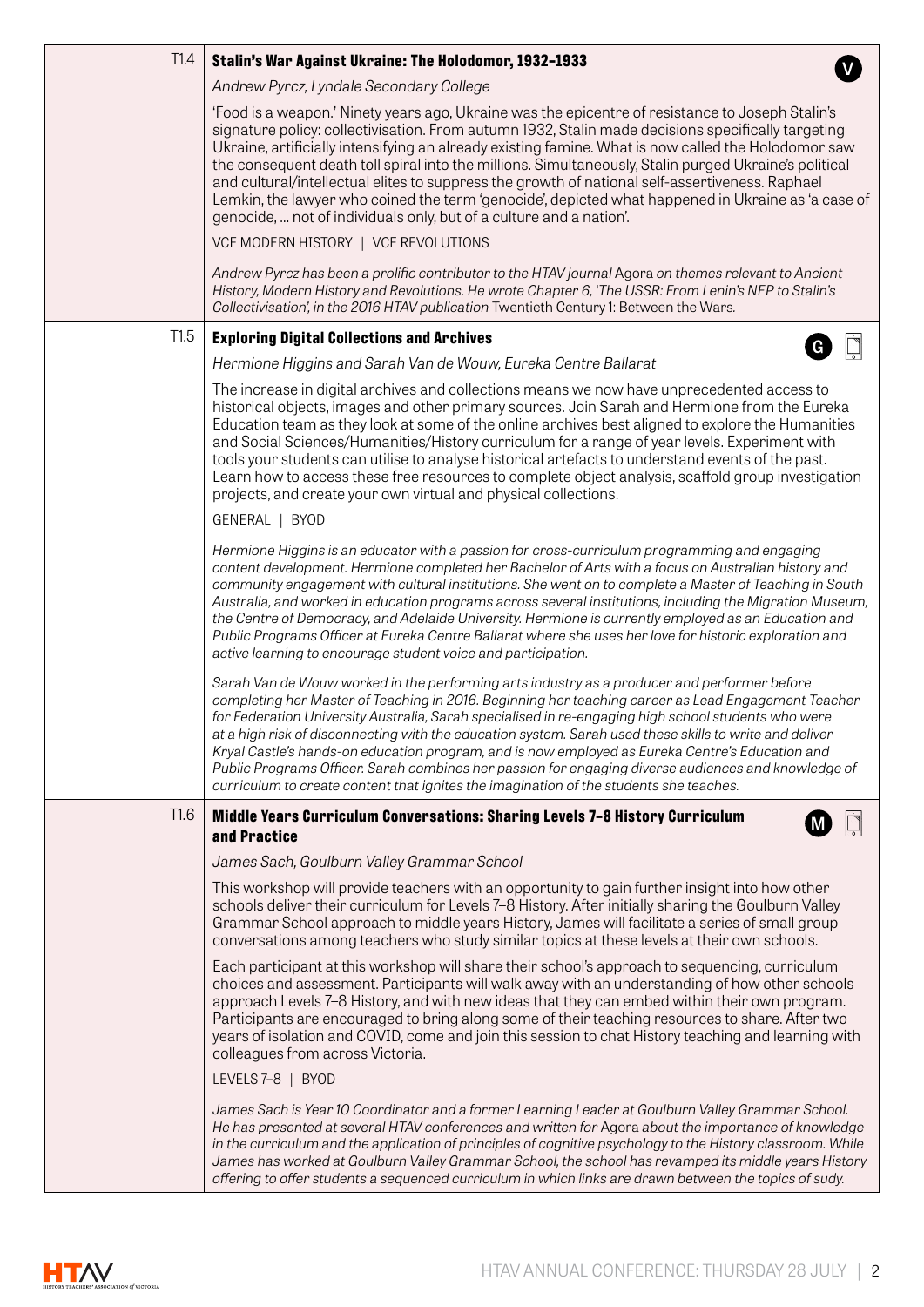| T1.7              | Safely In and Safely Out: Teaching the Holocaust without Trauma                                                                                                                                                                                                                                                                                                                                                                                                                                                                                                                                                                                                                                                                                                                                                                                                                                                  |
|-------------------|------------------------------------------------------------------------------------------------------------------------------------------------------------------------------------------------------------------------------------------------------------------------------------------------------------------------------------------------------------------------------------------------------------------------------------------------------------------------------------------------------------------------------------------------------------------------------------------------------------------------------------------------------------------------------------------------------------------------------------------------------------------------------------------------------------------------------------------------------------------------------------------------------------------|
|                   | Lily Leman, Camberwell High School, Lisa Phillips, Melbourne Holocaust Museum, and<br>Tricia Radford, Camberwell High School                                                                                                                                                                                                                                                                                                                                                                                                                                                                                                                                                                                                                                                                                                                                                                                     |
|                   | The Melbourne Holocaust Museum in Melbourne offers an immersive and a personalised<br>exploration of the Holocaust, replete with pedagogical guidance and the provision of classroom<br>resources. Participants—both those who are new to teaching the Holocaust and those who have<br>been teaching this subject for several years—have described this program as transformative.<br>In this session, pedagogy specialist Lisa Phillips will be joined by Lily Leman and Tricia Radford,<br>two former participants of the Teacher Professional Learning program. They will share their<br>experiences undertaking this course of study, and showcase how they have applied their learning<br>to create a new course for Year 9 History at Camberwell High School. This workshop will give<br>participants ideas of how to teach the difficult content of the Holocaust in an engaging and a<br>meaningful way. |
|                   | LEVELS 9-10                                                                                                                                                                                                                                                                                                                                                                                                                                                                                                                                                                                                                                                                                                                                                                                                                                                                                                      |
|                   | Lily Leman is a junior and senior (Modern History) and English Literature teacher at Camberwell High<br>School. Lily is passionate about aligning the Levels 7-12 learning sequences to encourage engagement and<br>prepare students for the skills needed in VCE History. Over the past two years, she has been developing<br>the Humanities curriculum for Camberwell High School's Year 9 Launch program using the Big History<br>Project. In previous years, Lily has been teaching the Holocaust as a selective subject in Year 10 and<br>found the Melbourne Holocaust Museum Professional Learning program extremely helpful in adapting<br>curriculum for a whole Year 9 unit. She values the use of oral testimony within this unit.                                                                                                                                                                    |
|                   | Lisa Phillips has over twenty-five years' teaching experience as a History teacher in Victorian schools. She<br>holds a Master of Education, and she has a special interest in designing meaningful and effective learning<br>experiences. Lisa was Head of Education at the Melbourne Holocaust Museum for seven years, responsible<br>for all educational offerings and resources, and in 2020 was the co-chair of a working group creating<br>Holocaust curriculum for Years 9-10 in Victorian government secondary schools. Lisa currently runs the<br>eight-step Holocaust Professional Learning program for teachers at the Melbourne Holocaust Museum.                                                                                                                                                                                                                                                    |
|                   | Tricia Radford teaches Year 12 History at Camberwell High School. She has been teaching for over a<br>decade, having first had a career in television. Tricia believes strongly in the need to introduce students to<br>the intrinsic importance of understanding history to make sense of the present and the human condition.<br>Each time Tricia has had the pleasure of working with the Melbourne Holocaust Museum she has seen the<br>profound effect it has had on her students. She is excited and honoured to be working with them again on<br>developing a course of study for Year 9 students.                                                                                                                                                                                                                                                                                                        |
| 11.15 am-11.45 am | <b>MORNING TEA</b>                                                                                                                                                                                                                                                                                                                                                                                                                                                                                                                                                                                                                                                                                                                                                                                                                                                                                               |
| 11.50 am-12.45 pm | SESSION 2: Please choose one workshop from this session.                                                                                                                                                                                                                                                                                                                                                                                                                                                                                                                                                                                                                                                                                                                                                                                                                                                         |
| T2.1              | <b>Revolutionising Student Writing</b>                                                                                                                                                                                                                                                                                                                                                                                                                                                                                                                                                                                                                                                                                                                                                                                                                                                                           |
|                   | Ashley Keith Pratt, Melbourne Girls Grammar                                                                                                                                                                                                                                                                                                                                                                                                                                                                                                                                                                                                                                                                                                                                                                                                                                                                      |
|                   | Do you despair at the state of your students' writing in History? Are you looking for an evidence-informed<br>set of strategies for improving the quality of their writing while also increasing their historical knowledge<br>and understanding at the same time? This session will examine how the Hochman and Wexler Writing<br>Revolution approach can help you address both of these needs within your History classrooms.                                                                                                                                                                                                                                                                                                                                                                                                                                                                                  |
|                   | <b>GENERAL</b>                                                                                                                                                                                                                                                                                                                                                                                                                                                                                                                                                                                                                                                                                                                                                                                                                                                                                                   |
|                   | Ashley Keith Pratt is the President of HTAV and the Executive Director of Curriculum, Pedagogy and<br>Innovation at Melbourne Girls Grammar. Ashley completed his Master of Education at the University of<br>Melbourne with a focus on historical thinking and curriculum theory. Ashley is a regular presenter for<br>HTAV on pedagogical content knowledge within the History discipline.                                                                                                                                                                                                                                                                                                                                                                                                                                                                                                                     |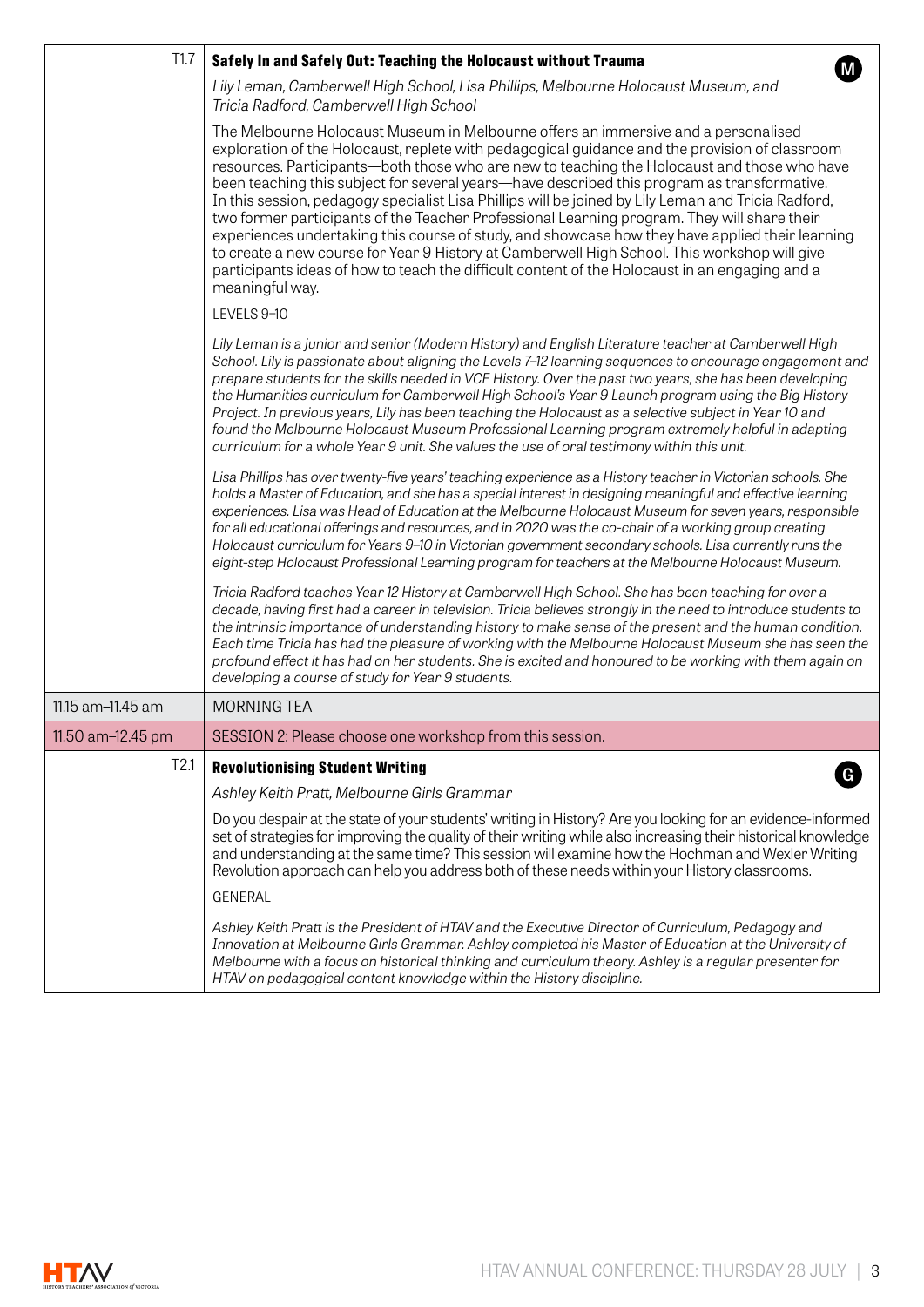| T2.2             | <b>VCE Empires Collaborative Workshop</b>                                                                                                                                                                                                                                                                                                                                                                                                                                                                                                                                                                                                                                                                                                                                                                                                                                                              |
|------------------|--------------------------------------------------------------------------------------------------------------------------------------------------------------------------------------------------------------------------------------------------------------------------------------------------------------------------------------------------------------------------------------------------------------------------------------------------------------------------------------------------------------------------------------------------------------------------------------------------------------------------------------------------------------------------------------------------------------------------------------------------------------------------------------------------------------------------------------------------------------------------------------------------------|
|                  | Ester Marcuccio, St Monica's College and Sophia Marsden-Smith, Geelong<br>Grammar School                                                                                                                                                                                                                                                                                                                                                                                                                                                                                                                                                                                                                                                                                                                                                                                                               |
|                  | This will be a collaborative workshop to bring Empires teachers together—past, present and future.<br>Ester and Sophia will workshop the eleven different empires and allow small groups to be formed to<br>prepare resources and create collegial and ongoing network groups. The presenters will begin with<br>an overview of Empires to ground and contextualise the workshop.                                                                                                                                                                                                                                                                                                                                                                                                                                                                                                                      |
|                  | VCE EMPIRES   BYOD                                                                                                                                                                                                                                                                                                                                                                                                                                                                                                                                                                                                                                                                                                                                                                                                                                                                                     |
|                  | Ester Marcuccio specialises in Medieval, Renaissance and Early Modern History. She has worked with the<br>VCAA during the development of the VCE History Study Designs over the years. She has a keen interest in<br>developing courses of study for Empires.                                                                                                                                                                                                                                                                                                                                                                                                                                                                                                                                                                                                                                          |
|                  | Sophia Marsden-Smith is an experienced History teacher who taught History Revolutions at Williamstown High<br>School before moving to Geelong Grammar School to teach English. She is passionate about History, bringing<br>Empires to Williamstown High School, and increasing History numbers at her former school. She hopes to<br>do the same at Geelong Grammar, as well as reinvigorate Classics! She was taught under both Emeritus<br>Professor McPhee and Professor Stephen Wheatcroft for the French and Russian revolutions, respectively.                                                                                                                                                                                                                                                                                                                                                  |
| T <sub>2.3</sub> | <b>Faculty Leadership for Current Leaders and Aspiring Teachers</b><br>G                                                                                                                                                                                                                                                                                                                                                                                                                                                                                                                                                                                                                                                                                                                                                                                                                               |
|                  | Alexis Watson, Norwood Secondary College                                                                                                                                                                                                                                                                                                                                                                                                                                                                                                                                                                                                                                                                                                                                                                                                                                                               |
|                  | In this workshop, Alexis will share some strategies for leading an effective History or Humanities<br>faculty. Alexis will cover a range of topics including data analysis, documentation, strategies for<br>running productive meetings, and managing challenging staff. Alexis will provide practical advice<br>about the day-to-day running of your faculty, and offer tips for building teacher capacity, influencing<br>student learning outcomes, and meeting the priorities and goals of your school's strategic planning.                                                                                                                                                                                                                                                                                                                                                                      |
|                  | GENERAL   LEADERSHIP                                                                                                                                                                                                                                                                                                                                                                                                                                                                                                                                                                                                                                                                                                                                                                                                                                                                                   |
|                  | Alexis Watson is the Director of Curriculum at Norwood Secondary College. She has held many positions of<br>responsibility during her teaching career, from student management to faculty leadership. Alexis regularly<br>presents for HTAV on a wide variety of topics including literacy, writing in History, and curriculum development.                                                                                                                                                                                                                                                                                                                                                                                                                                                                                                                                                            |
| T <sub>2.4</sub> | <b>First Nations Struggles for Traditional Lands</b>                                                                                                                                                                                                                                                                                                                                                                                                                                                                                                                                                                                                                                                                                                                                                                                                                                                   |
|                  | Emeritus Professor Richard Broome AM, La Trobe University                                                                                                                                                                                                                                                                                                                                                                                                                                                                                                                                                                                                                                                                                                                                                                                                                                              |
|                  | Three of the themes in the new Study Design for VCE Australian History ('Custodianship to the<br>Anthropocene', 'Creating a Nation', and 'Power and Resistance') cover First Nations struggles for<br>their traditional lands. This session will explain why land is so vital in the politics of colonisation. It<br>will then discuss the various strategies over two centuries to retain and regain control over land,<br>including physical resistance, appropriation and adaptation on missions, seeking the moral high<br>ground through a century of petitioning, activism, and through the use of the courts and parliament<br>in the late twentieth century.                                                                                                                                                                                                                                   |
|                  | VCE AUSTRALIAN HISTORY                                                                                                                                                                                                                                                                                                                                                                                                                                                                                                                                                                                                                                                                                                                                                                                                                                                                                 |
|                  | Richard Broome AM, Patron of the HTAV (2013-March 2022), is Emeritus Professor of History at La Trobe<br>University. He has lectured for HTAV for over thirty-five years and to school students for forty-eight years.<br>He is a contributor to Agora, and the author of fifteen books including Arriving (1984), the award-winning<br>Aboriginal Victorians (2005), Aboriginal Australians (2019, 5th ed.), and The Colonial Experience (1997-2016)<br>in four editions. His recent books include A Naga Odyssey: Visier's Long Way Home (2017) (written with Visier<br>Meyasetsu Sanyü), with an Indian edition (2018), and Mallee Country: Land, People, History (2020), written<br>with three colleagues. He is a co-author, with fifteen others, and the co-editor, with Ashley Keith Pratt, of the<br>new four-volume VCE text Analysing Australian History (Cambridge University Press, 2021). |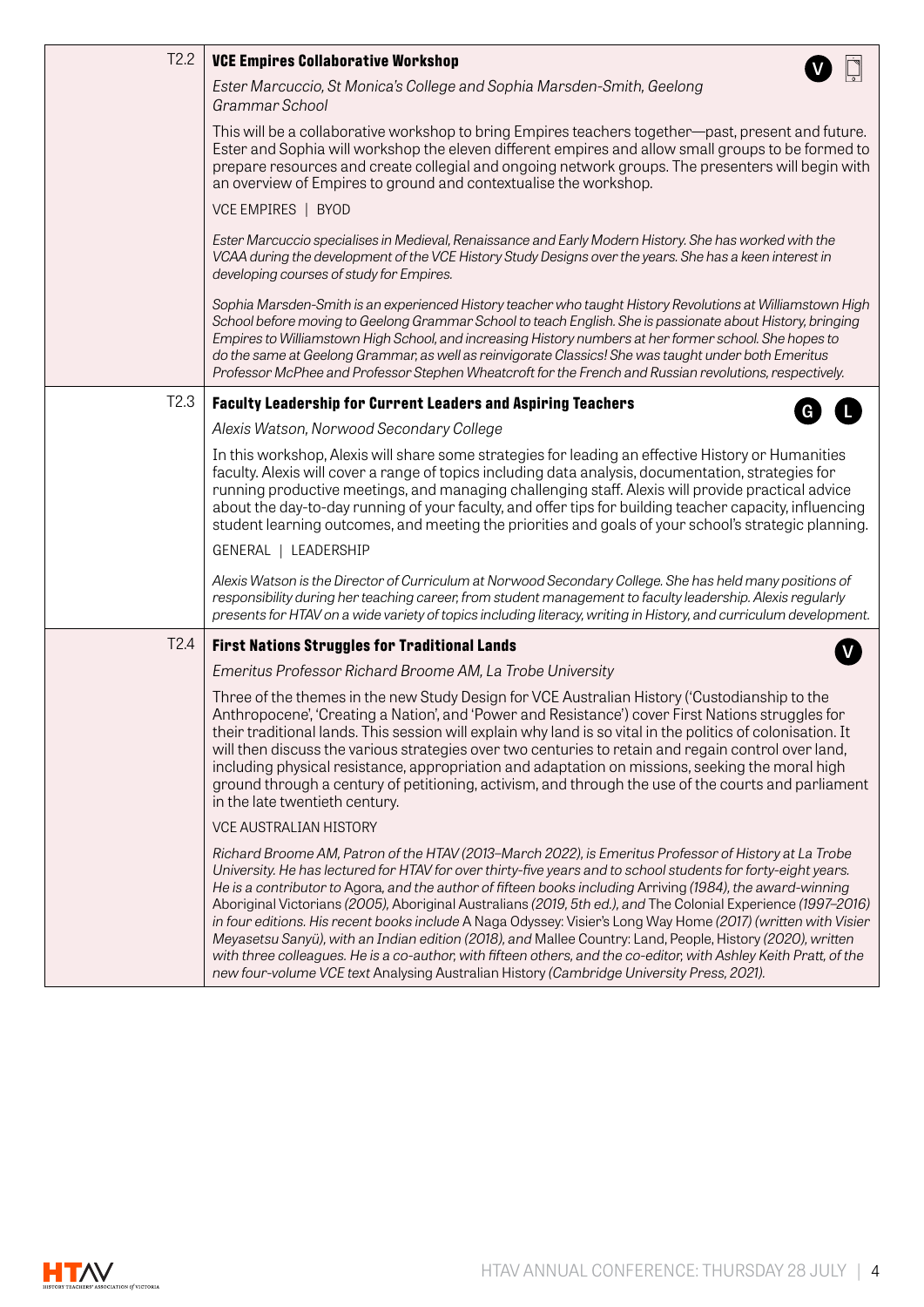| T <sub>2.5</sub> |                                                                                                                                                                                                                                                                                                                                                                                                                                                                                                                                                                                                                                                                                                                                                                                                    |
|------------------|----------------------------------------------------------------------------------------------------------------------------------------------------------------------------------------------------------------------------------------------------------------------------------------------------------------------------------------------------------------------------------------------------------------------------------------------------------------------------------------------------------------------------------------------------------------------------------------------------------------------------------------------------------------------------------------------------------------------------------------------------------------------------------------------------|
|                  | <b>A Model for Making Sense of Revolutions</b>                                                                                                                                                                                                                                                                                                                                                                                                                                                                                                                                                                                                                                                                                                                                                     |
|                  | Emeritus Professor Peter McPhee AM, The University of Melbourne                                                                                                                                                                                                                                                                                                                                                                                                                                                                                                                                                                                                                                                                                                                                    |
|                  | Revolutions are as complicated as they are tumultuous. They can seem bewildering to students. One<br>way of planning how to help students to make sense of them is to think about some of the major<br>models of great revolutions, such as those studied in VCE Revolutions. This presentation outlines the<br>similarities and differences in some key theories, from Crane Brinton to Bailey Stone. It suggests that<br>there are central points that can be useful for teachers assisting their students to grasp the essentials.                                                                                                                                                                                                                                                              |
|                  | <b>VCE REVOLUTIONS</b>                                                                                                                                                                                                                                                                                                                                                                                                                                                                                                                                                                                                                                                                                                                                                                             |
|                  | Emeritus Professor Peter McPhee AM was appointed to a Personal Chair in History at the University of<br>Melbourne in 1993. He has published widely on the history of modern France, most recently Robespierre:<br>A Revolutionary Life (2012), and Liberty or Death: The French Revolution (2016). He was the university's first<br>Provost in 2007-2009, and chaired VCAA in those years. He is currently the Chair of the History Council of<br>Victoria, the state's peak body for History, and is Patron of the HTAV.                                                                                                                                                                                                                                                                          |
| T <sub>2.6</sub> | Shedding Some Light on the 'Dark Ages' and Teaching Medieval Europe                                                                                                                                                                                                                                                                                                                                                                                                                                                                                                                                                                                                                                                                                                                                |
|                  | Caroline Foster, Melbourne Girls Grammar                                                                                                                                                                                                                                                                                                                                                                                                                                                                                                                                                                                                                                                                                                                                                           |
|                  | This workshop will explore how we conceive of the millennium-long epoch known as the Middle<br>Ages, and how it can offer rich teaching opportunities for the skills and knowledge of History.<br>We will begin with an exploration of the Early, High and Late medieval periods, and the way these<br>different eras can be understood with Year 8 students. The majority of this workshop will be<br>dedicated to the demonstration and provision of resources that can be used to engage with the<br>Victorian Curriculum for Medieval Europe, and, in particular, primary and secondary sources that<br>can be used at the centre of teaching this unit.                                                                                                                                       |
|                  | LEVELS 9-10                                                                                                                                                                                                                                                                                                                                                                                                                                                                                                                                                                                                                                                                                                                                                                                        |
|                  | Caroline Foster has been teaching History since 2013. She currently teaches VCE Revolutions: France and<br>America, along with VCE Classical Studies, at Melbourne Girls Grammar. Her great love is Early Medieval<br>History, having completed a Master's in Medieval History at the University of Oxford in 2017. She is passionate<br>about the importance of teaching History through primary sources and, in particular, visual sources.                                                                                                                                                                                                                                                                                                                                                      |
| T <sub>2.7</sub> | <b>Teaching Ancient Australian History</b>                                                                                                                                                                                                                                                                                                                                                                                                                                                                                                                                                                                                                                                                                                                                                         |
|                  | Kara Taylor, Irymple Secondary College                                                                                                                                                                                                                                                                                                                                                                                                                                                                                                                                                                                                                                                                                                                                                             |
|                  | This workshop will help teachers to teach ancient Australian history as an introduction to the study<br>of History in Year 7. Participants will look at the use of local knowledge and using archaeological<br>evidence to tell a historical story. Delegates will come away with ready-to-use tasks and resources<br>to find information in and about their local area.<br>LEVEL 7   BYOD                                                                                                                                                                                                                                                                                                                                                                                                         |
|                  | Kara Taylor has been teaching History for fifteen years. She currently teaches at Irymple Secondary<br>College, which is a Years 7-10 school. Kara's area of expertise is Australian Aboriginal history and weaving<br>Australian Aboriginal history into Levels 7-10 Humanities units. Kara has presented at HTAV events and<br>provides a range of accessible sources and ideas for teachers to walk away with. Kara is also presenting a<br>masterclass on Australian Aboriginal history in 2022 to the Teaching Excellence Program.                                                                                                                                                                                                                                                            |
| 12.55 pm-1.45 pm | <b>KEYNOTE SESSION: The Authorised History of Australia</b>                                                                                                                                                                                                                                                                                                                                                                                                                                                                                                                                                                                                                                                                                                                                        |
|                  | David Hunt-Author, Writer, Presenter                                                                                                                                                                                                                                                                                                                                                                                                                                                                                                                                                                                                                                                                                                                                                               |
|                  | Politicians are afraid of history because history is political. Some<br>politicians attempt to control history by making it as boring as possible,<br>as generations of Australian schoolchildren will attest. Others seek<br>to erase history, or, more insidiously, authorise it. Who decides what<br>Australian children should and should not be taught about Australia's<br>past? How is the past a tool to shape the future? Should we tear down<br>statues or just whack up some new ones? Is an ANZAC digger better<br>than an ANZAC biscuit? Are Australian History teachers all members of a shadowy Marxist cabal<br>dedicated to making young Australians hate Australia? David Hunt will answer none of these<br>questions, but hopes you will be able to answer them for yourselves. |
|                  | There will be an opportunity for questions and comments at the end of the presentation.                                                                                                                                                                                                                                                                                                                                                                                                                                                                                                                                                                                                                                                                                                            |
|                  | David Hunt is an unusually tall and handsome man who enjoys writing his own biographical notes. Best known<br>for his gratuitous use of the word Girt, David is a 'popular historian', which means people actually buy his books<br>(and sometimes even read them). He is the author of Girt, True Girt and Girt Nation; creator of the Rum, Rebels<br>& Ratbags Australian history podcast; and was forced to wear an akubra and spend too much time with sheep<br>as a presenter on Aussie Inventions That Changed The World. David spoke about Australians' attitude towards<br>their past at TEDx Sydney 2017, and has a birthmark that looks like Tasmania, only smaller and not as far south.                                                                                                |

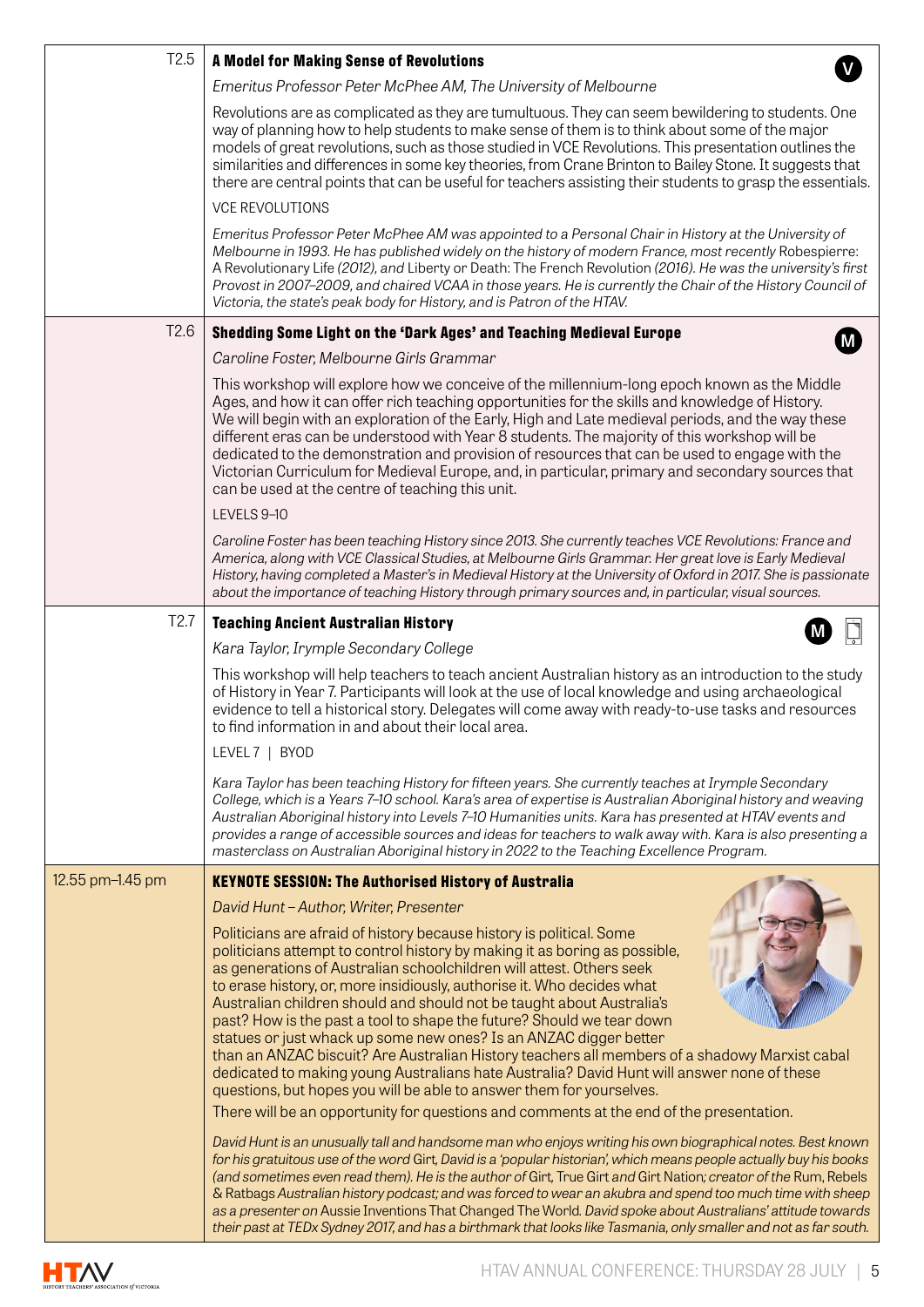| 1.50 pm-2.30 pm  | NETWORKING LUNCH                                                                                                                                                                                                                                                                                                                                                                                                                                                                                                                                                                                                                                                                                                                                                                                                                                                                                                                                                                                                                                                                                                                                                                                                                                                                                                                                |
|------------------|-------------------------------------------------------------------------------------------------------------------------------------------------------------------------------------------------------------------------------------------------------------------------------------------------------------------------------------------------------------------------------------------------------------------------------------------------------------------------------------------------------------------------------------------------------------------------------------------------------------------------------------------------------------------------------------------------------------------------------------------------------------------------------------------------------------------------------------------------------------------------------------------------------------------------------------------------------------------------------------------------------------------------------------------------------------------------------------------------------------------------------------------------------------------------------------------------------------------------------------------------------------------------------------------------------------------------------------------------|
| 2.35 pm-2.50 pm  | EXHIBITOR PASSPORT PRIZE DRAWS                                                                                                                                                                                                                                                                                                                                                                                                                                                                                                                                                                                                                                                                                                                                                                                                                                                                                                                                                                                                                                                                                                                                                                                                                                                                                                                  |
| 2.50 pm-3.10 pm  | <b>HELPING HISTORY RISE: A CELEBRATION OF DR ROSALIE TRIOLO</b><br>Individuals engage with subject associations in various ways: some<br>create and share resources, others attend or present at events, a few act<br>as mentors to new members coming through, and some hold leadership<br>positions on Boards or committees.<br>Rare is the person who does it all, and who dedicates decades to<br>supporting their subject and their association. One such rare individual<br>is Dr Rosalie Triolo. Rosalie is a life member of HTAV and has held History<br>education and the HTAV community close to her heart throughout her<br>career. She has held positions on the HTAV Board including President, has presented at numerous<br>events, represented and advocated for Victorian History teachers at state and national levels, and<br>enriched the lives of all who worked and learnt from her.<br>HTAV invites you to share in this special celebration as we wish Rosalie the very best on her<br>retirement after forty years of supporting History education, teachers and HTAV.                                                                                                                                                                                                                                                  |
| 3.10 pm-3.30 pm  | VCAA UPDATE: Victorian Curriculum Levels F-10<br>Gerry Martin, Curriculum Manager History and Civics, VCAA<br>This session will update teachers on curriculum developments and implications for the Victorian<br>History curriculum. There will be a discussion on how raising standards and planning for success<br>in VCE History begins with the Victorian History curriculum F-10, with considerations for school<br>implementation and assessment. There will be an opportunity for questions.<br>Gerry Martin is the History and Civics Curriculum Manager at VCAA. He has twenty years' experience<br>teaching History and Humanities. Gerry has published and presented on topics including curriculum<br>leadership and planning, historical thinking and assessment.                                                                                                                                                                                                                                                                                                                                                                                                                                                                                                                                                                  |
| 3.35 pm-4.30 pm  | SESSION 3: Please choose one workshop from this session.                                                                                                                                                                                                                                                                                                                                                                                                                                                                                                                                                                                                                                                                                                                                                                                                                                                                                                                                                                                                                                                                                                                                                                                                                                                                                        |
| T <sub>3.1</sub> | Beyond 1788: First Nations Perspectives in Middle School History<br>Sarah Sans and Penny Thompson, Methodist Ladies' College<br>Penny and Sarah are both passionate middle school History teachers who are working on a range<br>of ways to develop student understanding of Aboriginal and Torres Strait Island history and culture.<br>This workshop will involve them sharing some of the different activities, strategies and resources<br>they use in their middle school (Years 9 and 10) classrooms.<br>LEVELS 9-10<br>Sarah Sans is an experienced History teacher who loves to teach through primary source evidence<br>and give students a sense of wonder and discovery in the classroom. In middle school, Sarah pushes<br>students beyond the traditional narrative of Australian history to investigate different perspectives and<br>interpretations of how our nation has been shaped over time. She also challenges them to engage deeply<br>and carefully with historical questions.<br>Penny Thompson teaches History across Years 7-12 in a range of subjects including IB and VCE History.<br>Penny is currently the Deputy Head of Humanities at Methodist Ladies' College. This year she is teaching Year<br>9 and IB History. She has a passion for embedding Aboriginal and Torres Strait Islander perspectives in her |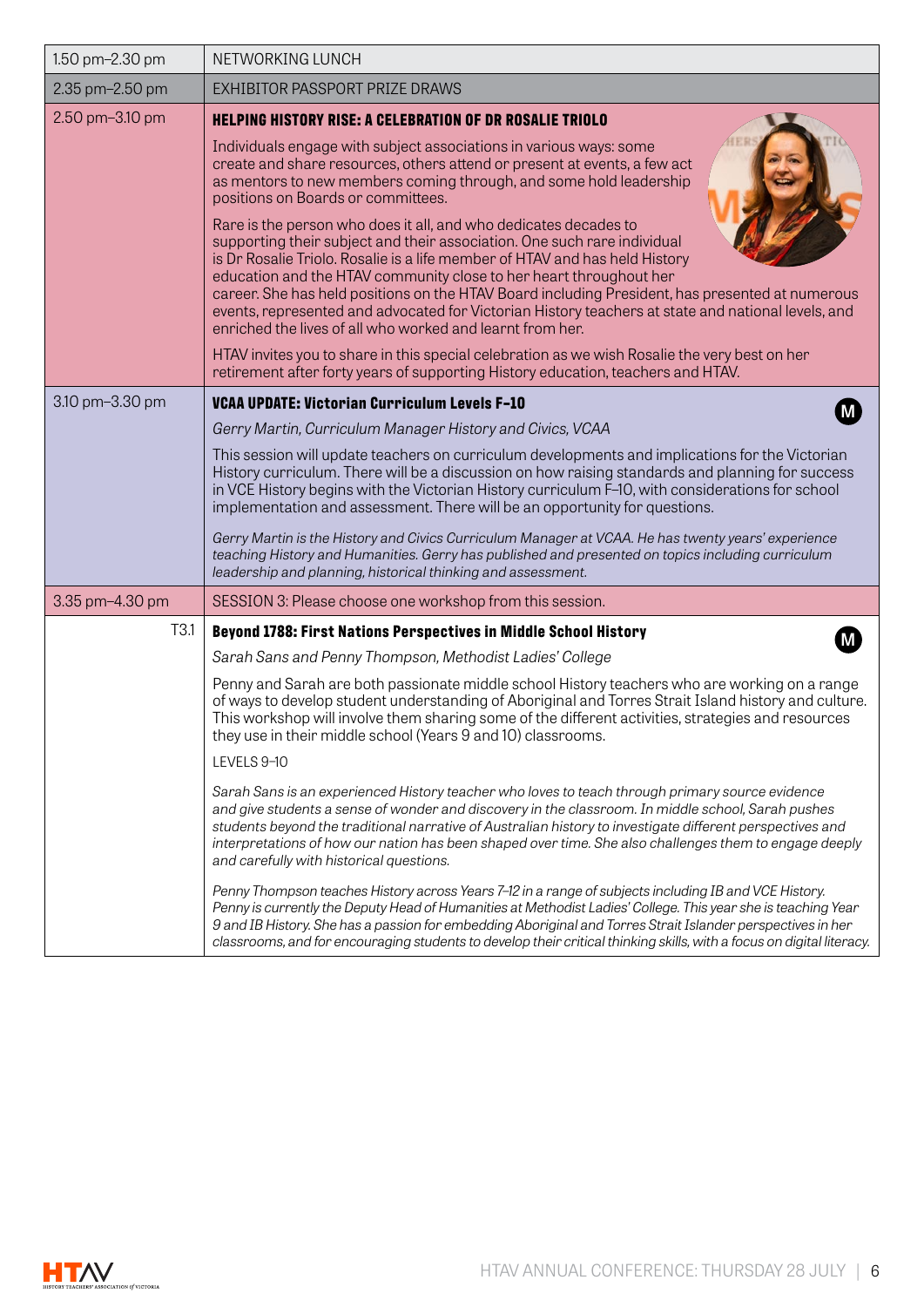| T <sub>3.2</sub> | <b>Intercultural Capability in the History Curriculum</b>                                                                                                                                                                                                                                                                                                                                                                                                                                                                                                                                                                                                                                                                                                                                                                                                                                                                                                                                                                                                                                       |
|------------------|-------------------------------------------------------------------------------------------------------------------------------------------------------------------------------------------------------------------------------------------------------------------------------------------------------------------------------------------------------------------------------------------------------------------------------------------------------------------------------------------------------------------------------------------------------------------------------------------------------------------------------------------------------------------------------------------------------------------------------------------------------------------------------------------------------------------------------------------------------------------------------------------------------------------------------------------------------------------------------------------------------------------------------------------------------------------------------------------------|
|                  | Chris Higgins, Asia Education Foundation                                                                                                                                                                                                                                                                                                                                                                                                                                                                                                                                                                                                                                                                                                                                                                                                                                                                                                                                                                                                                                                        |
|                  | The Australian Curriculum requires all students to be supported in developing the seven general<br>capabilities through the content of the learning areas. Opportunities to strengthen these<br>capabilities—in particular, intercultural capability—can be transformative for students. The<br>History curriculum is a natural vehicle to provide opportunities to develop intercultural capability.<br>However, it can often feel like an additional responsibility or 'add-on' to embed effective intercultural<br>learning into teaching and learning. This session will consider answering the question, how do<br>we provide transformational intercultural learning opportunities through the History curriculum,<br>and effectively embed this into practice? We will explore what intercultural capability is, 'what<br>works' based on research and examples of practice, and how we can provide effective intercultural<br>learning experiences through the History curriculum using examples from Levels 7-8 Middle Ages<br>and Early Exploration and Levels 9-10 Australia at War. |
|                  | LEVELS 7-10                                                                                                                                                                                                                                                                                                                                                                                                                                                                                                                                                                                                                                                                                                                                                                                                                                                                                                                                                                                                                                                                                     |
|                  | Chris Higgins has been an educator for the last thirteen years, and has extensive experience in<br>learning design, edtech, and professional learning facilitation. Chris has always championed capability<br>development and inclusion of young people. He currently holds a Master of Education in Special Education,<br>Inclusion and Early Intervention from the University of Melbourne, and has been a Head of Department,<br>English as an Additional Language, and Humanities teacher in the United Kingdom, Vietnam, Thailand,<br>China and Australia. He is currently Acting Deputy Director of the Asia Education Foundation. He was<br>awarded a fellowship from Asialink at the University of Melbourne in May. In 2018, he was shortlisted<br>for the Australian Education Award for Innovation in Curriculum Design for his work with colleagues<br>developing a course promoting general capabilities and global competence. In 2022, he commenced a<br>PhD in Education, researching global competence in Australian secondary schools.                                        |
| T <sub>3.3</sub> | <b>Public Speaking and Presentation Skills for Learning Area Leaders</b><br>$\mathbf{\Theta}$                                                                                                                                                                                                                                                                                                                                                                                                                                                                                                                                                                                                                                                                                                                                                                                                                                                                                                                                                                                                   |
|                  | Dr Deb Hull, HTAV                                                                                                                                                                                                                                                                                                                                                                                                                                                                                                                                                                                                                                                                                                                                                                                                                                                                                                                                                                                                                                                                               |
|                  | Just because teachers 'talk for a living', doesn't mean they feel confident about standing up in<br>front of their peers. It doesn't mean they feel skilled at structuring and delivering presentations<br>for teaching teams, professional learning communities or parents. Yet, it is through hearing us<br>speak in public that most people will assess our capacities as leaders or thinkers. Public speaking<br>and presentation skills matter, and there are some easy strategies that make a big difference. This<br>workshop is for any teacher in a leadership role or preparing for one.                                                                                                                                                                                                                                                                                                                                                                                                                                                                                              |
|                  | GENERAL   LEADERSHIP                                                                                                                                                                                                                                                                                                                                                                                                                                                                                                                                                                                                                                                                                                                                                                                                                                                                                                                                                                                                                                                                            |
|                  | Dr Deb Hull is the Executive Officer for HTAV. Her career path has involved public speaking in diverse<br>settings including university lectures, workshop facilitation, training sessions for principals and teachers,<br>keynote addresses, wedding speeches, eulogies, strategic planning facilitation, consultancy project<br>pitches, data presentations, farewells for colleagues, formal dinner speeches and even a Geoffrey<br>Robertson-style hypothetical. She has learnt that good skills work in all settings, and they bring out the<br>best in all personality types.                                                                                                                                                                                                                                                                                                                                                                                                                                                                                                             |
| T <sub>3.4</sub> | Applying Critical and Creative Thinking in the History Classroom                                                                                                                                                                                                                                                                                                                                                                                                                                                                                                                                                                                                                                                                                                                                                                                                                                                                                                                                                                                                                                |
|                  | Dr Jo Clyne, HTAV, and Dr David Waldron, Federation University Australia                                                                                                                                                                                                                                                                                                                                                                                                                                                                                                                                                                                                                                                                                                                                                                                                                                                                                                                                                                                                                        |
|                  | Every teacher has experienced the disappointment of receiving Wikipedia essays from students<br>in response to assessment tasks. COVID fatigue has caused many usually engaged students to<br>phone it in when it comes to demonstrating their passion for History. In this workshop, Jo and David<br>provide multiple insights into the role of creativity and its relationship to critical thinking in History.<br>They will share a range of practical strategies to help your students develop more considered,<br>original responses when asked to demonstrate their skills and knowledge. Teachers will leave<br>armed with a professional reading list, classroom activities, visual provocations to use in class, and<br>ideas to nurture critical and creative thinking within their area of History.                                                                                                                                                                                                                                                                                  |
|                  | LEVELS 7-11   BYOD                                                                                                                                                                                                                                                                                                                                                                                                                                                                                                                                                                                                                                                                                                                                                                                                                                                                                                                                                                                                                                                                              |
|                  | Dr Jo Clyne is the Manager of Education and Consultancy Services at HTAV. She completed her PhD in<br>History and Theatre Studies at the University of Melbourne, and has taught across schools, universities,<br>and cultural institutions for the past sixteen years. She was a series editor for Macmillan Publishing,<br>coordinated the National History Challenge in Victoria for ten years, and is the current President of the<br>International Museum Theatre Alliance (Asia Pacific). Jo and Dr David Waldron have been collaborating<br>for several years on a series of lecture/magic shows focusing on the history of superstition.                                                                                                                                                                                                                                                                                                                                                                                                                                                |
|                  | Dr David Waldron is a Senior Lecturer in History at Federation University Australia with a research focus in<br>folklore and community heritage. He has been a presenter for HTAV's History Enrichment Program since<br>2013, and has won multiple tertiary teaching awards. He was recently awarded the 2021 Federation University<br>Vice-Chancellor Citation for Outstanding Contribution to Student Learning ('Transforming the Student<br>Experience through Innovative Approaches to Active Learning'). He is a prolific author and researcher for the<br>historical podcast series Tales from Rat City, which won the National Trust Australia People's Choice Award.                                                                                                                                                                                                                                                                                                                                                                                                                    |